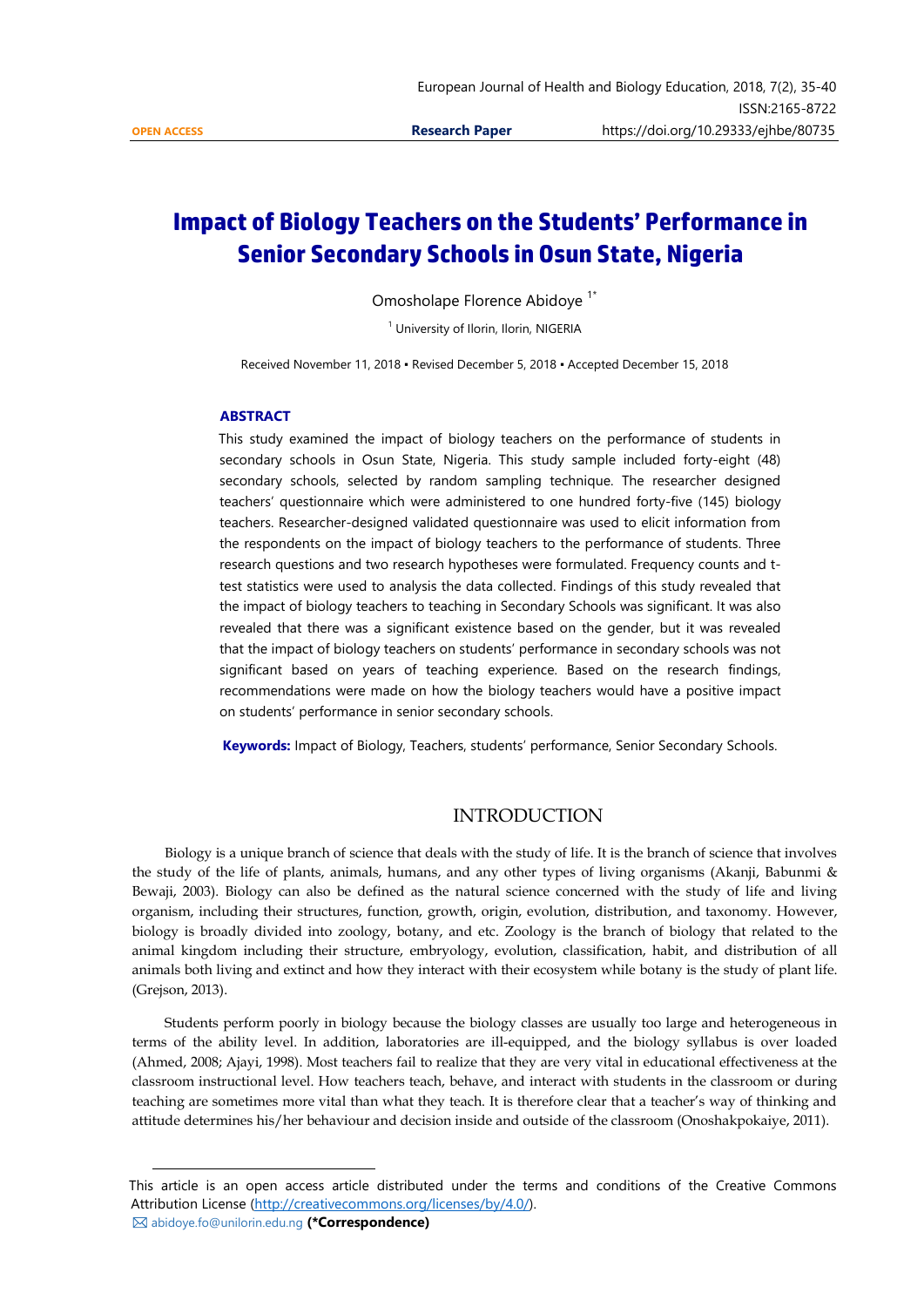#### *Abidoye / Impact of Biology Teachers on the students' performance in Senior Secondary Schools in Osun State, Nigeria*

 Gender determines what is expected, allowed, and valued in a woman or a man in a given context. The differences in societal value of men and women in terms of responsibilities, activities undertaken, and access and control over resources as well as decision taken are all gender based. Abiri and Ugborugbo (2008) examined the influence of gender on the productivity of secondary school teachers in Delta State, Nigeria. The results of the analyses revealed that although there was no significant difference in the productivity of male and female teachers, the male teachers were generally more productive than their female counterparts and that female teachers were more influenced by location than the male teachers.

 Udousoro (2012) viewed the effect of gender and mathematics ability on academic performance of students in chemistry. The results of the tests indicated that gender does not have any significant effect on the academic performance of students in chemistry. Okoro, Ekanem and Udoh (2012) investigated the effect of teachers' gender on the academic performance of children in primary schools in Oyo metropolis, but the results showed that teacher-pupil gender interactions do significantly affect pupils' academic performance.

 Teaching experience is a vital tool in the science teaching and learning situations. Experience can be said to be the attitude or skill acquired by the teacher through his perception and participation in instructional programs. The experience of the teachers will help them to be able to cope and adapt to change in the educational programs (Lawal, 2011). Hanushek, Rivkin and Kain (2005) observed the market for teacher quality and the finding indicated that students of experienced teachers achieved better than students of new teachers (those with one to three years of experience). The Centre for Public Education (2005) stated that research has been consistent in finding positive correlations between teaching experience and higher students' achievement. Teachers with more than five years teaching experience were found to be the most effective while inexperience is shown to have strong negative effect on students' performance.

Purpose of the Study

This study determined the impact of biology teachers on students' performance in senior secondary schools in Osun State, Nigeria.

Specifically, this study examined;

1. the impact at which biology teachers made on the students' performance in the senior secondary school in Osun State,

2. the impact of gender of the biology teachers on the students' performance in the senior secondary school in Osun State,

3. the impact of years of teaching experience of the biology teachers on the students' performance in the senior secondary school in Osun State.

#### Research Questions

What is the impact of gender of the biology teachers on the students' performance in the senior secondary school in Osun State?

2. Does the gender of the biology teachers have impact on students' performance in the senior secondary school in Osun State?

Is there any impact of years of teaching experience of biology teachers on students' performance in the senior secondary school in Osun State?

#### Research Hypotheses

1. There is no significant differences in the impact of gender of the biology teachers on students' performance in the senior secondary school in Osun State.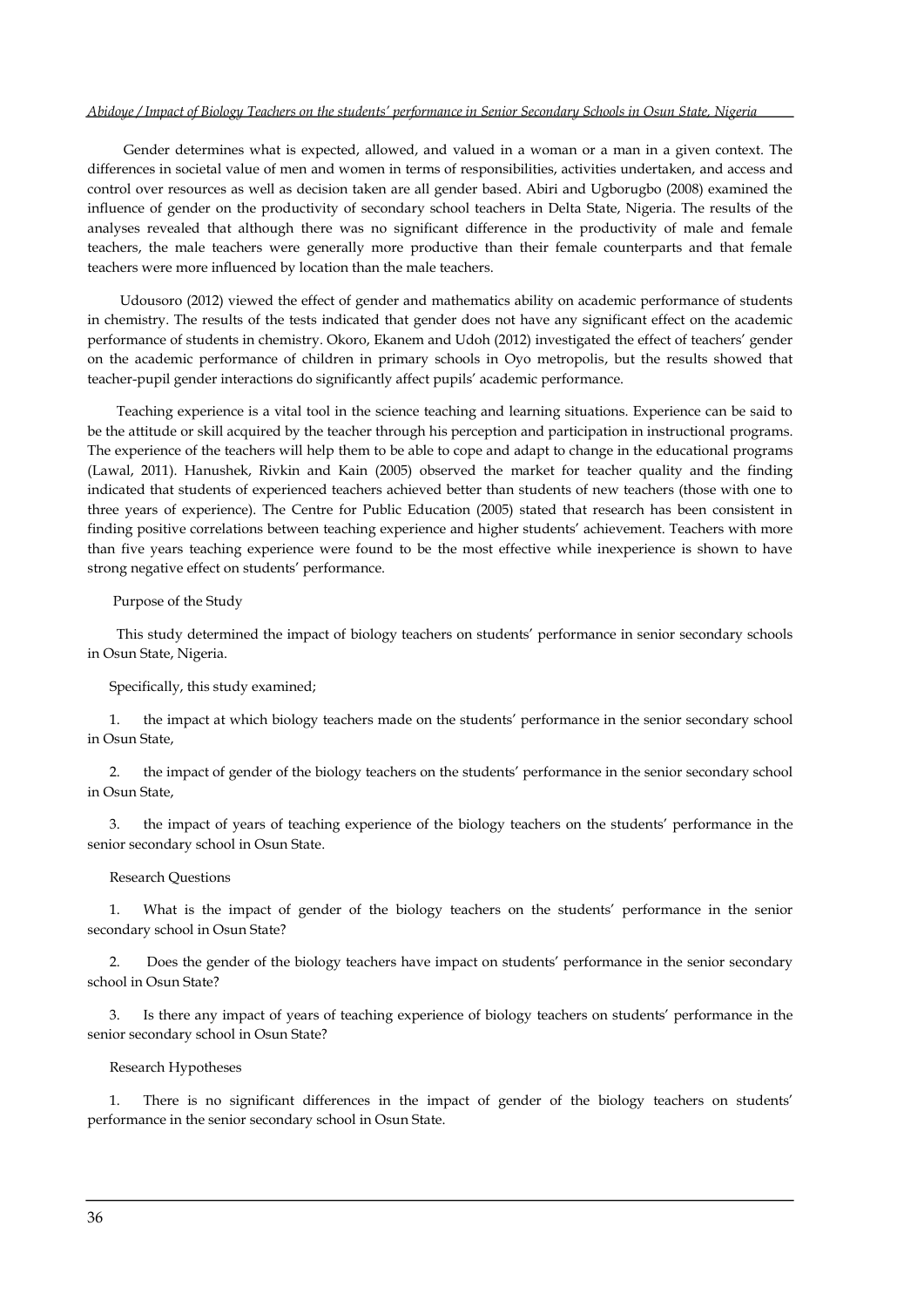2. There is no significant differences in the impact of years of teaching experience of the biology teachers on students' performance in the senior secondary school in Osun State.

# METHODOLOGY

 This study had been carried out in senior secondary school in Osun State, Nigeria. This included biology teachers in all Secondary Schools located in Osun State, Nigeria. Studies were carried out in forty- eight-eight (48) secondary schools in Osun State. The total numbers of 145 biology teachers were involved in the study. Variables that were tested in the study were: gender, years of teaching experience ,and impact of the biology teachers to the students' performance was determined in the studies.

The minimum of one hundred and forty five (145) biology teachers were involved in the study. A researcherdesigned teachers' questionnaire was used as the instrument for the collection of data from science teachers in the sampled schools.

## DATA ANALYSES AND RESULTS

#### **Research Question One**

What is the impact of gender of the biology teachers on the students' performances in the senior secondary school in Osun State?

**Table 1:** Mean Score and t- test for testing impact of biology teachers' on the students' performances in Osun State, Nigeria

|       | Number<br>0t | Mean         | Std.      | -     | Dt  | p-value  |
|-------|--------------|--------------|-----------|-------|-----|----------|
|       | respondents  | <b>Score</b> | Deviation |       |     |          |
| Total | 145          | 89.54        | 52.02     | 22.90 | 144 | $0.00\,$ |

Table 1 shows the numbers of responses of Biology teachers' impact to the performance of students in Osun State, Nigeria. The total number of respondents was 145 biology teachers. The mean score was 89.54. The impact of biology teachers' on the performance of students was significantly positive since p-value  $(0.00)$  < 0.05 (t = 22.90; df 144 and p-value 0.00). This shows that Biology teachers in Osun State, Nigeria. Generally Biology teachers had positive impact on the students' performance

#### **Research Question Two:**

Does the gender of the biology teachers have an impact on students' performances in the senior secondary school in Osun State?

| in Osun State, Nigeria |                    |       |                  |                               |  |  |  |
|------------------------|--------------------|-------|------------------|-------------------------------|--|--|--|
|                        | Gender No of       | Mean  | <b>Standard</b>  | Std. Error t value df p-value |  |  |  |
|                        | <b>Respondents</b> | Score | <b>Deviation</b> | Mean                          |  |  |  |
| Male                   | 92                 | 76.73 | 39.55            | 1.42 144 0.04<br>4.12         |  |  |  |

**Table 2:** Mean Scores and t-test for testing impact of biology teachers' on students' performances based on gender in Osun State, Nigeria

Female 53 66.51 45.60 6.26

Table 2 shows that the mean scores for males was 76.73 and for females was 66.51 and that no significant differences existed between the score of male and female biology teachers' impact on the students' performance since the p-value  $(0.04)$  < 0.05. The null hypothesis 1 (Ho1), which states that there is a significant difference in the impact of gender of the biology teachers on students' performances in the senior secondary school in Osun State based on gender, is rejected.

#### **Research Question 3:**

Is there any impact of years of teaching experience of biology teachers on students' performances in the senior secondary school in Osun State?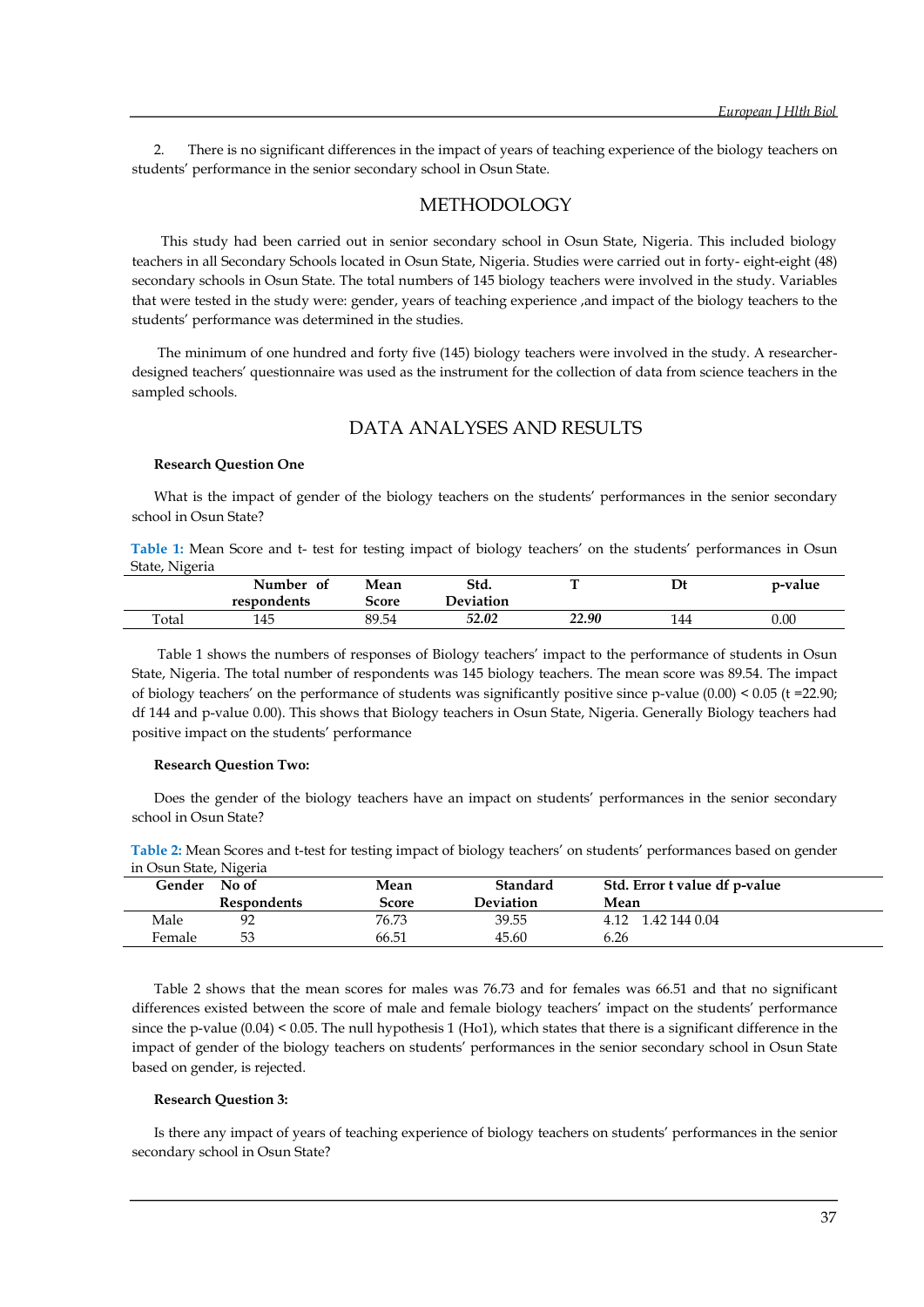*Abidoye / Impact of Biology Teachers on the students' performance in Senior Secondary Schools in Osun State, Nigeria*

|                              | years of teaching experience in Osun Jiate, inigeria |    |              |           |       |      |     |         |
|------------------------------|------------------------------------------------------|----|--------------|-----------|-------|------|-----|---------|
| Experience                   | No                                                   | 0f | Mean         | Standard  | Std.  |      | Df  | p-value |
|                              | <b>Respondents</b>                                   |    | <b>Score</b> | Deviation | Error |      |     |         |
|                              |                                                      |    |              |           | Mean  |      |     |         |
| Less experience<br>$(0-5)$   | 60                                                   |    | 72.02        | 43.24     | 5.58  | 0.23 | 144 | 0.51    |
| Experience<br>(above 5years) | 85                                                   |    | 73.68        | 41.34     | 4.48  |      |     |         |

**Table 3:** Mean Scores and t-test for testing impact of biology teachers' on the students' performances based on years of teaching experience in Osun State, Nigeria

 Table 3 shows the mean scores and reveals that there was a significant difference between the experienced and less experienced biology teachers' impact to the students' performances in Osun State, Nigeria since the pvalue (0.51) > 0.05. The mean scores range between 72.02 and 73.68. The null hypothesis 2 (Ho2), which states that there is no significant differences in the impact of years of teaching experience of biology teachers' on students' performance in the senior secondary school in Osun State, is not rejected.

#### **Summary of Major Findings**

The research findings of this study as obtained from t-test based on the research questions and hypotheses are summarized as follows:

1. Biology teachers had a positive impact on students' performances in senior secondary school in Osun State, Nigeria.

2. The impact of biology teachers on the students' performances in the secondary school based on gender was significant.

3. The impact of biology teachers on students' performances in the secondary school based on their years of teaching experience was not significant.

# DISCUSSION OF FINDINGS

In this study, it was found out that impact of biology teachers to students performance in Osun State, Nigeria was significant based on their responses. Biology teachers had a positive impact on students' performances. These may be due to the fact that they are key to students' success because they play an important role in imparting the knowledge and equipping the students to be useful to themselves and the society.

This is in agreement with the findings of Afolabi (2007) who examined the influence of the science teachers' attitude and gender factor as determinant of pupils' performance in primary science and found out that the attitude of science teachers have greater effect on the students' academic performance. It was established in this study that there was a significant difference in the impact of biology teachers on students' performance based on their gender. This may be hinged on the fact that intelligence is gender based.

This study is in agreement with the finding of Okoro, Ekanem and Udoh (2012) who investigated the effect of teachers' genders on the academic performance of children in primary schools in Oyo metropolis. The results showed that teacher-pupil gender interactions do significantly affect pupils' academic performance. Contradicted the finding of Abimbola and Abidoye (2013) on the views of Kwara State senior school Biology teachers on the status of ecology teaching in which they reported that there was no significant difference between the teaching of male and female science teachers.

 It was found in the study that there was no significant difference in the impact of biology to students' performance in based on their years of teaching experience. This shows that experienced biology teachers had more positive impact on students' performance than the less-experienced biology teachers. It may be due to the fact that the more experienced and less experienced science teachers are able to concentrate on the most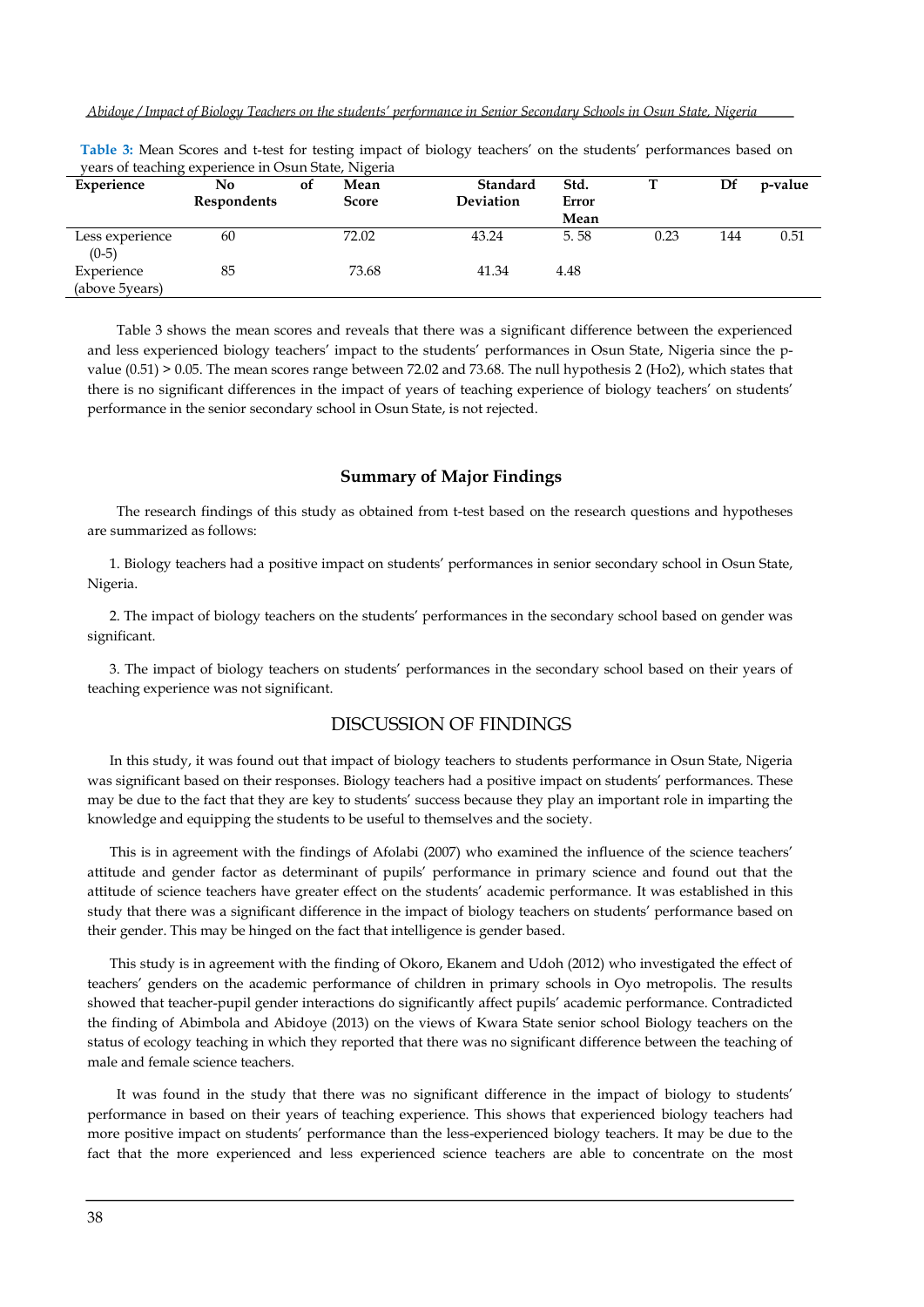appropriate way to teach particular topics to students who differ in their abilities, prior knowledge, and backgrounds. This finding is in agreement with the finding of Hanushek, Rivkin and Kain (2005) showed that students of experienced teachers achieved better than students of new teachers (those with one to three years of experience). Similarly, in some other studies, teaching experience was found to be related to students' achievement but that the relationship could not be ascertained to be linear. Also, agree with the finding of Abidoye (2017) observed the influence of gender and experience of senior school biology teachers on their ecology teaching in Kwara State. The findings showed that no significant difference existed in the experience and less experience biology teachers.

# **CONCLUSIONS**

 Based on the findings of the study, the following major conclusions can be drawn. Biology teachers had positive impact on the students' performance in Osun State, and the impact of biology teachers to students' performance in Osun State based on their gender while the impact of biology teachers based on years of teaching experience was not significant in the analysis conducted.

#### Recommendations

Based on the findings of this study, it is hereby recommended that;

1. Adequate instructional materials should be made available for biology teachers to further enhance their positive impact on the students' performance.

2. Both male and female science teachers should be encouraged by provision of special incentive for improvement on their impact on students' performance.

3. Less experienced biology teachers should be encouraged to acquire more professional experience in order to improve on their impact to students' performance.

## **REFERENCES**

- Abidoye, F. O. (2017). Influence of gender and experience of senior school Biology Teachers on their Ecology teaching in Kwara State. Journal of Education and Instruction 10 (1), 96-105.
- Abimbola, I. O. & Abidoye, F. O. (2013) Effect of qualification and experience of biology teachers on the status of ecology teaching in Kwara State. Journal of Education and Practice 4 (24), 1
- Abiri, A. A.& Ugborugbbo, N. M.(2008). An examination of genders' influence on teachers' productivity in secondary school. Journal of social science 17, (3), 185-191.
- Afolabi, F. (2007). Teachers' attitude and gender factor as determinant of pupils' performance in primary science. African Journals Online: www.ajol. Info 3 (1), 326-332.
- Ahmed, M. A. (2008). Influence of personality factors on biology lecturers' assessment of difficulty levels of genetics concepts in Nigerian colleges of education. Unpublished PhD thesis, University of Ilorin, Ilorin.
- Ajayi, D. O. (1998). Community science: Implications for science teacher: Proceeding of the 39th Annual Conference of STAN.
- Akanji, C., Bababunmi, K., &Bewaji, N. (2003). Using new technology in creating excitement in Biology laboratory activities. Educational Research and Review, 3 (10), 11-15
- Grejson, S. (2013). Nature of Science; The complex interaction of systems of biological molecules. International Journal of Science Education 41(2), pp 411-422.